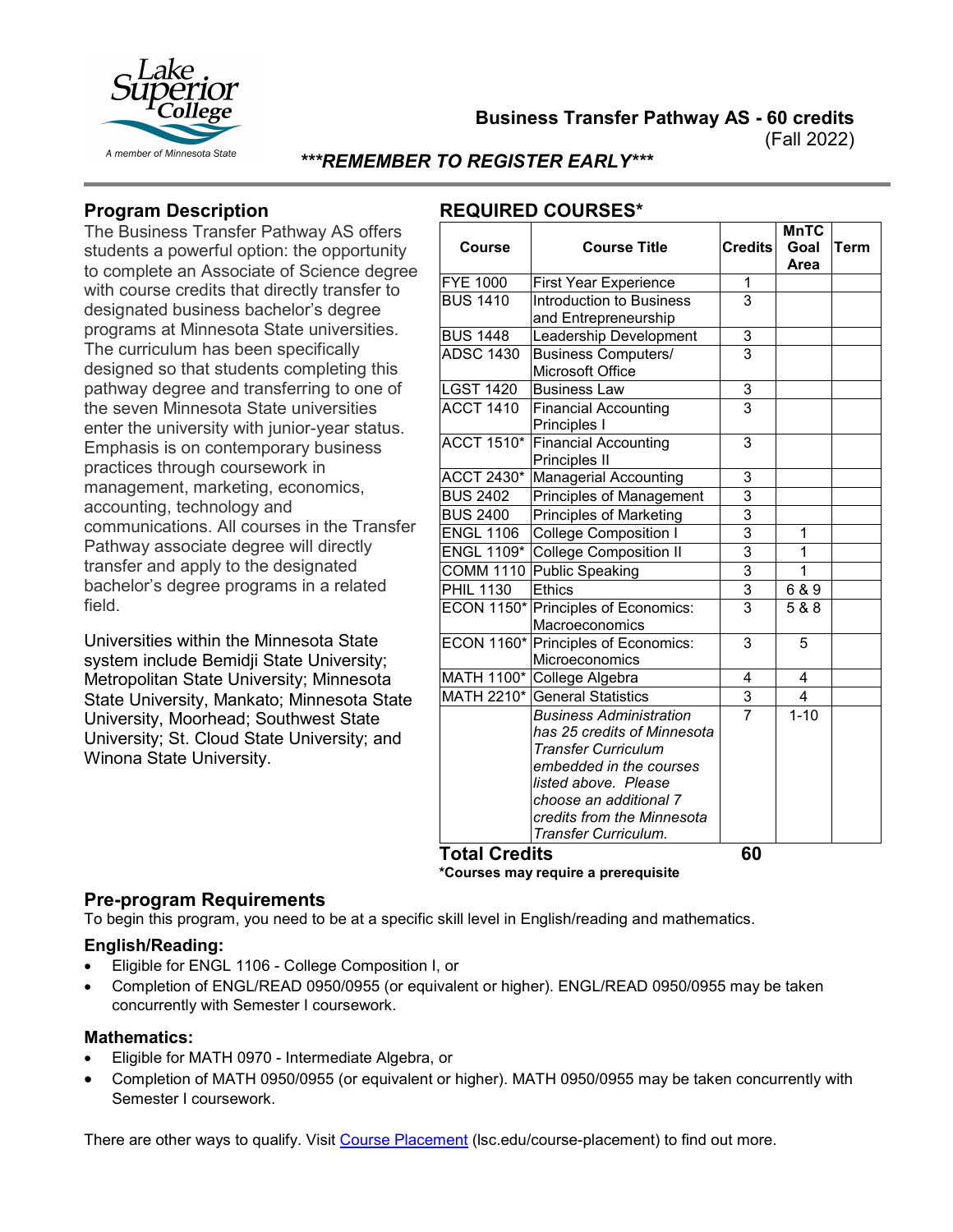**Business Transfer Pathway AS - 60 credits**

(Fall 2022)

*\*\*\*REMEMBER TO REGISTER EARLY\*\*\**

For interpretation of test results and selection of appropriate coursework; or general information about the program, admissions, financial aid, and getting started at LSC, contact the *[professional advising team](mailto:advising@lsc.edu)* (advising@lsc.edu) or 218-733-7601

# **Program Outcomes**

- Apply effective business administration concepts and tools
- Understand contemporary business strategies
- Demonstrate analytical skills in identifying and solving problems
- Apply marketing, management, and economic concepts in a business setting
- Apply accounting principles and practices
- Demonstrate financial management skills
- Demonstrate administrative management skills
- Demonstrate interpersonal communication skills
- Plan, prepare, and deliver effective oral and written communications
- Make business decisions in compliance with the law
- Create statistically reliable and valid data
- Demonstrate understanding of statistical data for business decisions
- Utilize effective software applications for business administration

In order to graduate and be guaranteed admission to a Minnesota State university's designated program you must earn an overall grade point average as indicated by the university to which you will transfer.

This pathway will transfer into:

- Bemidji State University: Business Administration
- Metropolitan State University: Business Administration BS, Entrepreneurship & Innovation BS, Finance BS, Human Resource Management, BS, International Business, BS, Management, BS, Marketing BS, Supply, Chain & Operations, BS
- Minnesota State University, Mankato: Finance, BS General Finance, Investment Analysis, Institutional Finance, Financial Planning & Insurance, Corporate Finance; International Business, BS; Management, BS (Business Management or Human Resource Management); Marketing, BS
- Minnesota State University Moorhead: Business Administration, BS
- Southwest Minnesota State University: Management, BS (General Management, Human Resources Management, Supply Chain Management)
- St. Cloud State University: General Business, BS, Management, BS (Operations Management, Human Resources Management), Marketing, BS
- Winona State University: Business Administration, BS

For more information about the Business Transfer Pathway AS including course descriptions, course prerequisites, and potential career opportunities, see the [program website](https://degrees.lsc.edu/business-transfer-pathway-2/) (https://degrees.lsc.edu/business-transfer-pathway-2/)